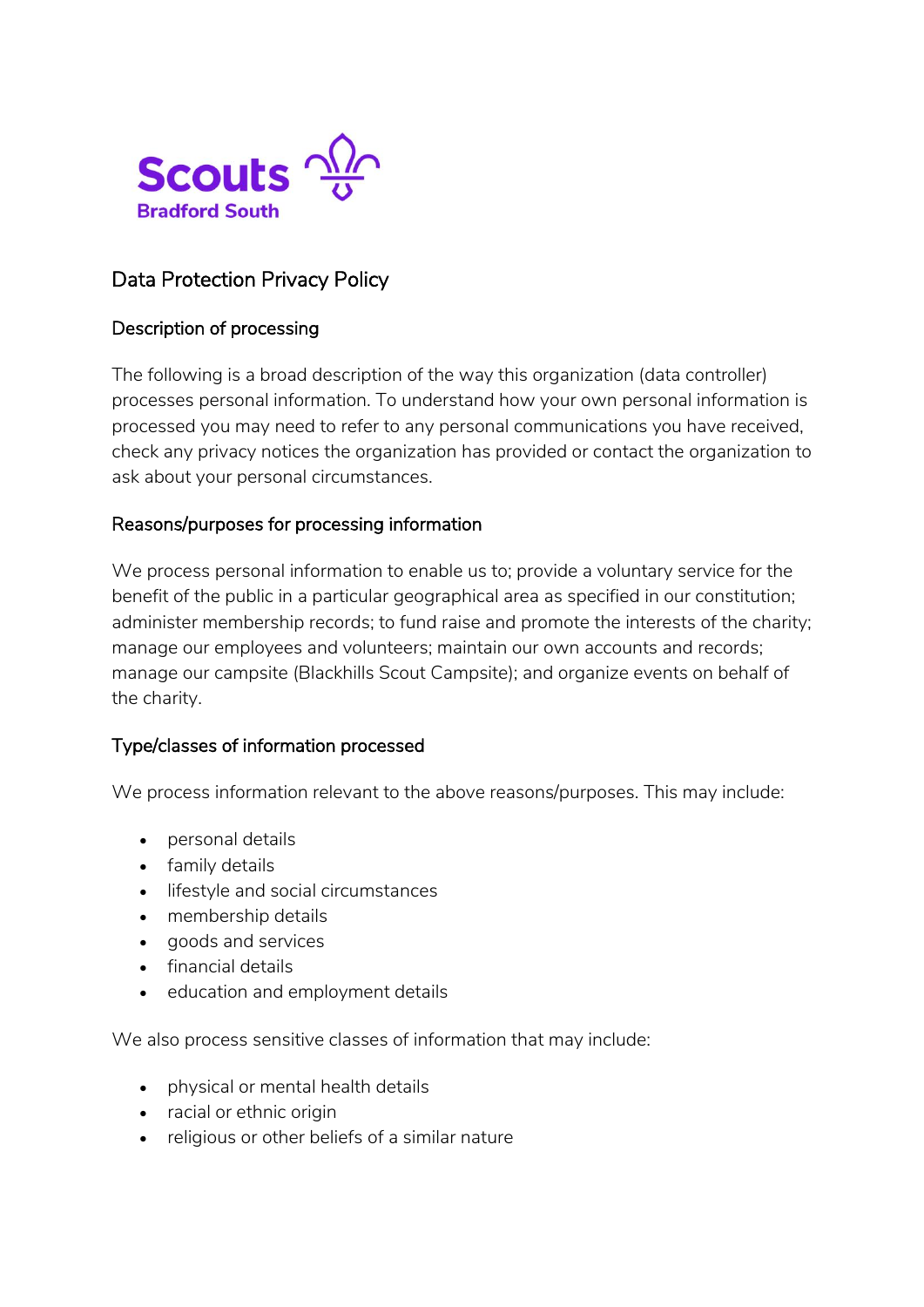### Who the information is processed about

We process personal information about:

- members
- staff, volunteers
- trustees
- complainants, supporters
- enquirers
- advisers and representatives of other organizations
- customers of Blackhills Scout Campsite

# Who the information may be shared with

We sometimes need to share the personal information we process with the individual them self and also with other organizations. Where this is necessary we are required to comply with all aspects of the Data Protection Act (DPA) 2017, implementing the EU General Data Protection Regulation (GDPR). What follows is a description of the types of organizations we may need to share some of the personal information we process with for one or more reasons.

Where necessary or required we share information with:

- members
- family, associates or representatives of the person whose personal data we are processing
- employees
- current, past and prospective employers
- healthcare, social and welfare organizations
- educators and examining bodies
- financial organizations
- employment and recruitment agencies
- survey or research organizations
- business associates and professional advisers
- providers of goods and services
- local and central government
- other voluntary and charitable organizations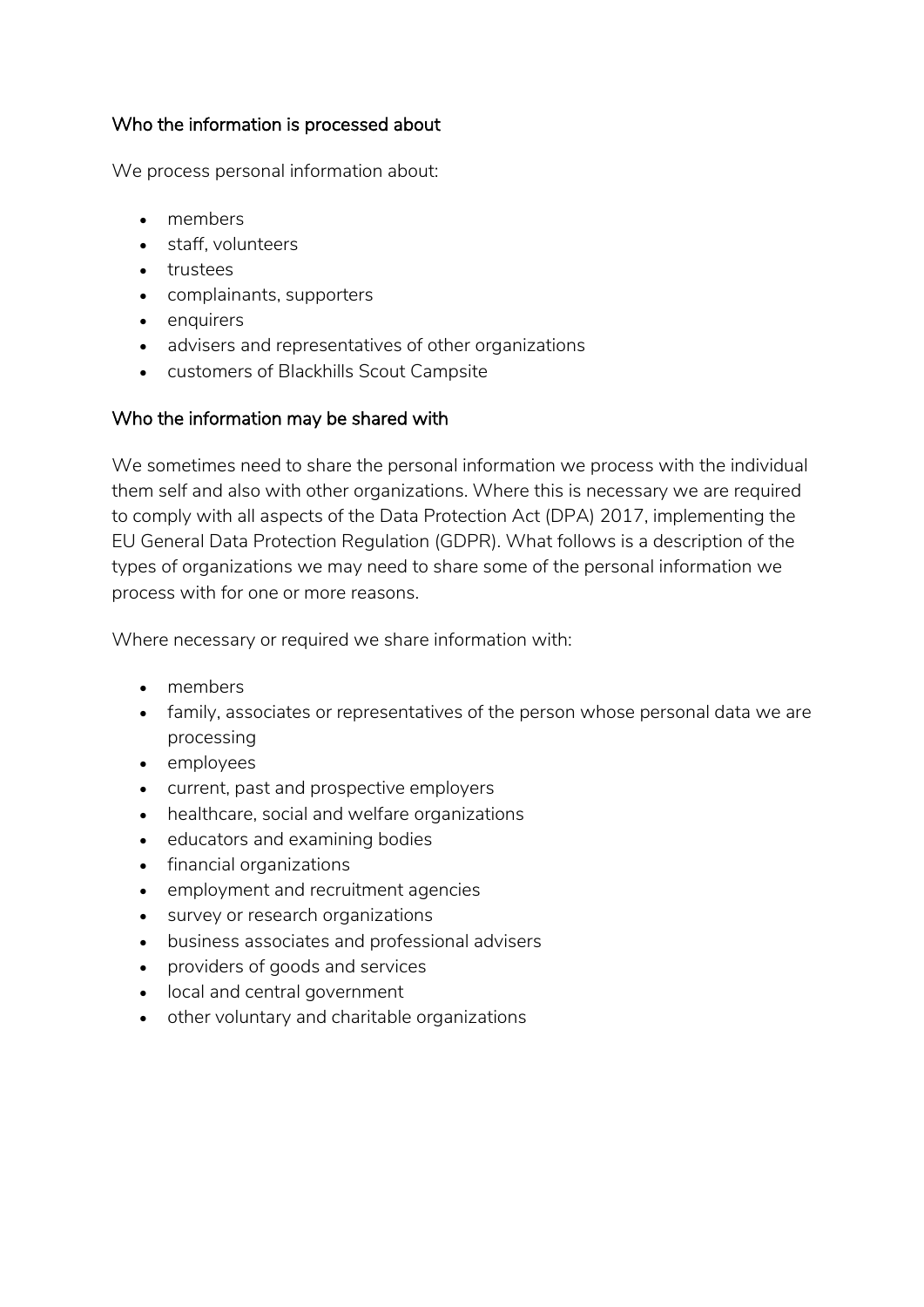# CCTV for crime prevention

CCTV is used for maintaining the security of property and premises and for preventing and investigating crime. It may also be used to monitor staff when carrying out work duties. For these reasons the information processed may include visual images, personal appearance and behaviours. This information may be about staff, customers and clients, offenders and suspected offenders, members of the public and those inside, entering or in the immediate vicinity of the area under surveillance. Where necessary or required this information is shared with the data subjects themselves, employees and agents, services providers, police forces, security organizations and persons making an enquiry.

# Data Subject Access Request

Should you wish to enquire whether or not we process information about you or make a request for a copy of any personal information which Bradford South Scout District holds about you, you should write to the District Secretary by email to [secretary@bradfordsouthscouts.org.uk,](mailto:secretary@durhamscouts.org.uk) outlining the personal data you are seeking to obtain. We will acknowledge your request and we will respond to you within 30 days of receiving it. We may need to verify your identity and ask you to clarify the data you are seeking to obtain.

### Right to erasure (Right to be forgotten)

Should you wish us to erase any personal information that Bradford South Scout District holds about you, then you should write to the District Secretary by email to [secretary@bradfordsouthscouts.org.uk.](mailto:secretary@durhamscouts.org.uk) We will acknowledge your request by email, confirm whether we are able to erase the information requested (including confirming whether we hold it) and confirm to you once erased. We may need to verify your identity and ask you to clarify the data you are seeking to erase. We will consider each request on a case-by-case basis and whilst we will not seek to refuse your request unreasonably, we do have a number of statutory obligations that we must comply with. These include our vetting and safeguarding procedures, which may prevent us from being able to fully erase your personal data.

### Correcting inaccurate personal data

Should you believe that the personal data we hold about you may be inaccurate, you can write to the District Secretary by email to [secretary@bradfordsouthscouts.org.uk](mailto:secretary@durhamscouts.org.uk) outlining the inaccuracy. We will acknowledge your email, seek to address the inaccuracy and confirm back to you once corrected.